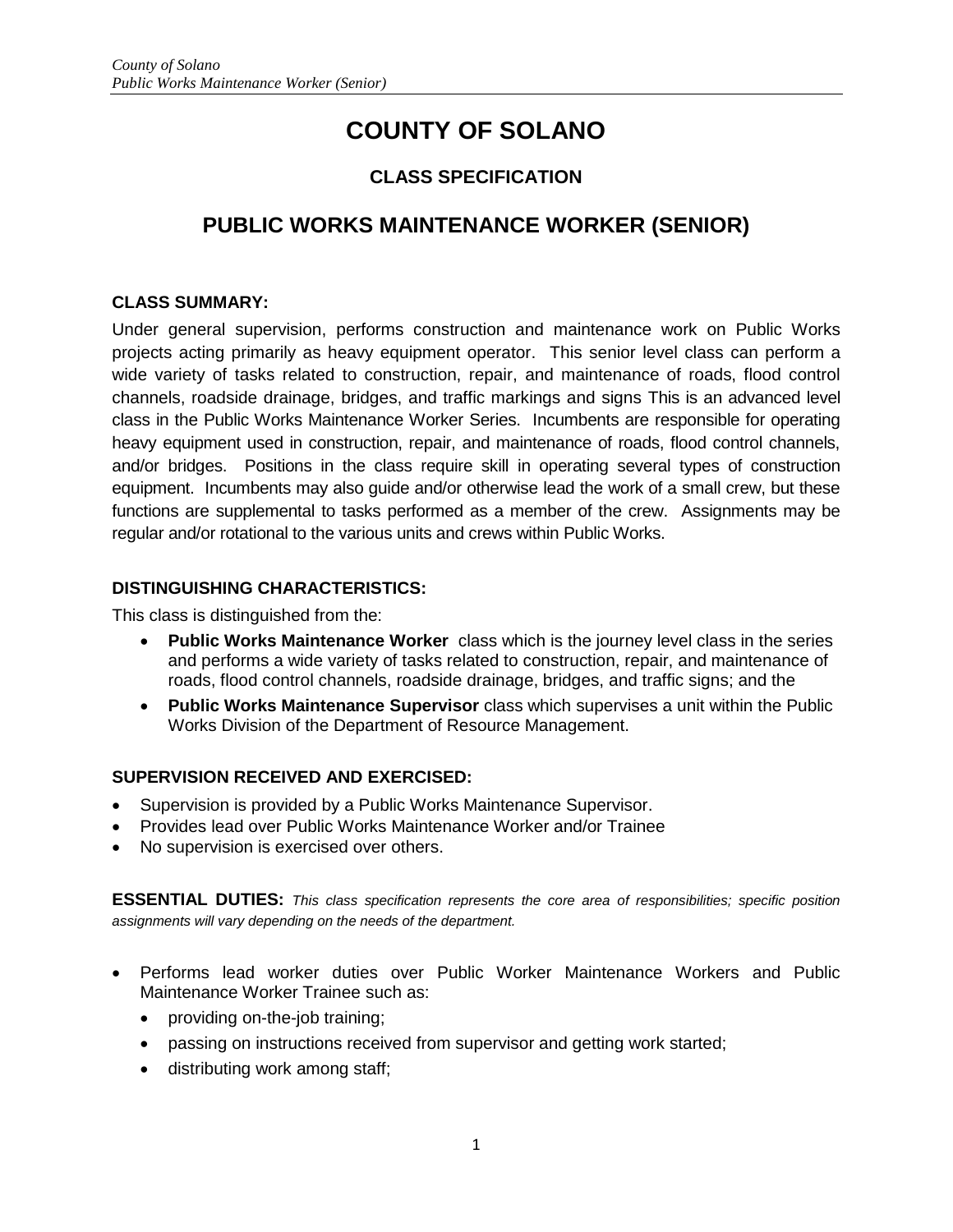- monitoring status of work being performed and keeping supervisor informed of work progress and likelihood of meeting timelines and required deadlines;
- reviewing work of assigned crew, informing supervisor of customer feedback, work quality, conduct problems, etc. and providing input on performance to supervisor; and
- ensuring work is performed safely and efficiently.
- Operates heavy equipment used in construction, repair, and maintenance of roads, flood control channels, and/or bridges to perform the following:
	- Operating a variety of heavy and light construction equipment, turning valves to control air and water output and adjusts hand wheels and depresses pedals to drive machines and control attachments, such as blades, buckets, scrapers and swing booms; checks and performs minor maintenance on equipment;
	- Operating a dump truck and attached equipment to haul asphalt or other materials and spread material on roadways for chip sealing or dust coating; installs guardrails along County roads.
	- Transporting light and heavy equipment
- Performs the same duties as the work being led such as the following:
	- Drains roadside water and clears fallen trees and tree limbs and other road hazards during winter storm months; clears and trims brush, trees, tree limbs and other material from the roadside, channels, channel roads, bridges or levees; operates shears, chain saws, clipper, and a variety of light and heavy mowers; sweeps intersections clear of debris and loose gravel. May participate in vegetation management using herbicides and rodent control.
	- Installs and repairs road signs and sign posts at proper height and angle and regularly inspects all signs on an assigned route; washes all signs as needed and maintains a traffic sign log book; fabricates road signs using various materials, color and lettering in accordance with highway regulations and current needs; operates computerized sign making equipment.
	- Assists in permanent patch, pothole patch, chip seal, dust coat, blade patch, crack sealing, and pavement removal and replacement on various road projects; applies oils, aggregates, and blacktop to roadways; uses level lute, and various manual and power rollers to spread, level and compact road materials; installs pipe culverts under roadways; may keep track of bottom dumps of road aggregates during road reconstruction and use calculator to compute amounts delivered.
	- Reconstructs damaged bridges, channels or levee and places rip rap; repairs access road washouts, fences, and access gates on wood and chain link fences by using small hand tools and welders as needed; repairs, installs or replaces culverts using backhoes and a variety of power equipment, replaces water channel flap gates.
	- Stencils traffic lettering and speed limits on roadway using stencils and spray paint equipment and maintains a stenciling log; helps stripe roads by finding the center of the roadway and marking the center using "cat pawing" techniques or by operating the lead car for the striper and filling the striper with paint and reflective beads. Performs operator maintenance, according to lube chart or owner's manual, on equipment; fuels mobile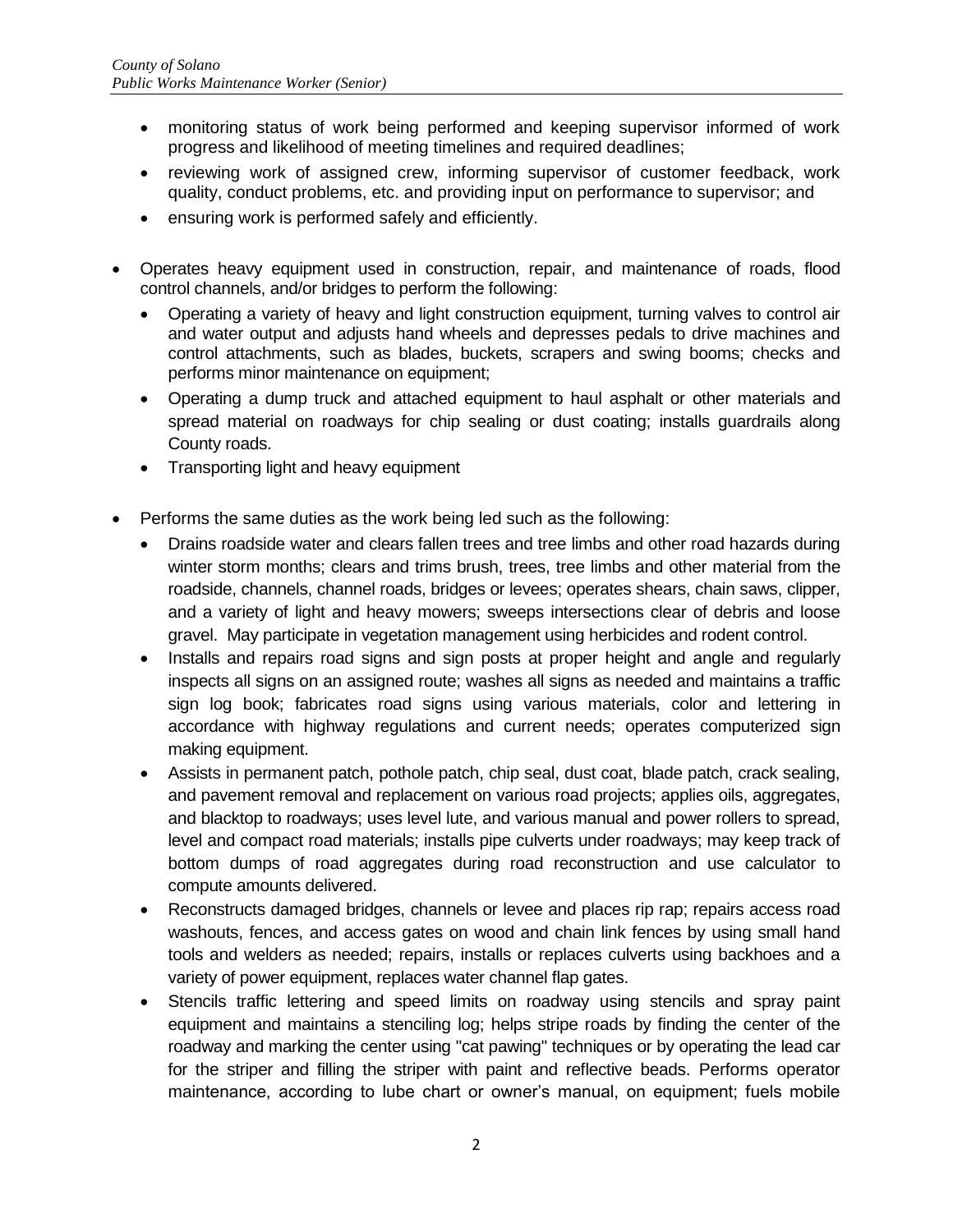equipment and check fluid levels; change oil on small engines, lube vehicles, inspect brakes, inspect steering and suspension systems, check tires and lighting systems.

• Performs other duties as assigned.

#### **EDUCATION AND EXPERIENCE:**

- **Education:** High School Diploma, GED, or equivalent; **AND**
- **Experience:** 
	- **Either:** Two years of full-time paid experience construction and road maintenance work equivalent to journey level public works maintenance worker which includes familiarity with the operation of a grader, backhoe, and/or loader; **OR**
	- Two years of full-time paid experience in the Solano County class of Public Works Maintenance Worker.

#### **LICENSING, CERTIFICATION AND REGISTRATION REQUIREMENTS**:

 Applicants are required to possess a valid California Driver's License, Class A with any required endorsements.

**Notes:** The driver's license must be kept current while employed in this class. A Hazmat certification may be required.

#### **REQUIRED KNOWLEDGE, SKILLS AND ABILITIES:**

#### **Knowledge of:**

- Standard and accepted principles of leadership, on-the-job training, and work review.
- Methods, techniques and materials used in road work such as chip sealing, patching, dust coating and oiling activity.
- Operation of equipment and tools commonly used in road construction, traffic signing and pavement marking, and channel/bridge maintenance.
- Construction signing for safety of motorist and workers.
- Procedures used in road repair and reconstruction.
- Motor vehicle code as it relates to operation of construction equipment.
- Traffic sign construction/fabrication.
- Traffic sign regulations and requirements.
- Tree trimming methods and techniques.
- Pavement marking and reflector button regulations and methods techniques.
- Guardrail installation and repair methods.
- Use of herbicides and maintenance of spray equipment.
- Carpentry tools and methods as they relate to concrete forms and fences.
- Methods and techniques of lifting and cribbing bridges.
- Methods of working with asphalt and concrete.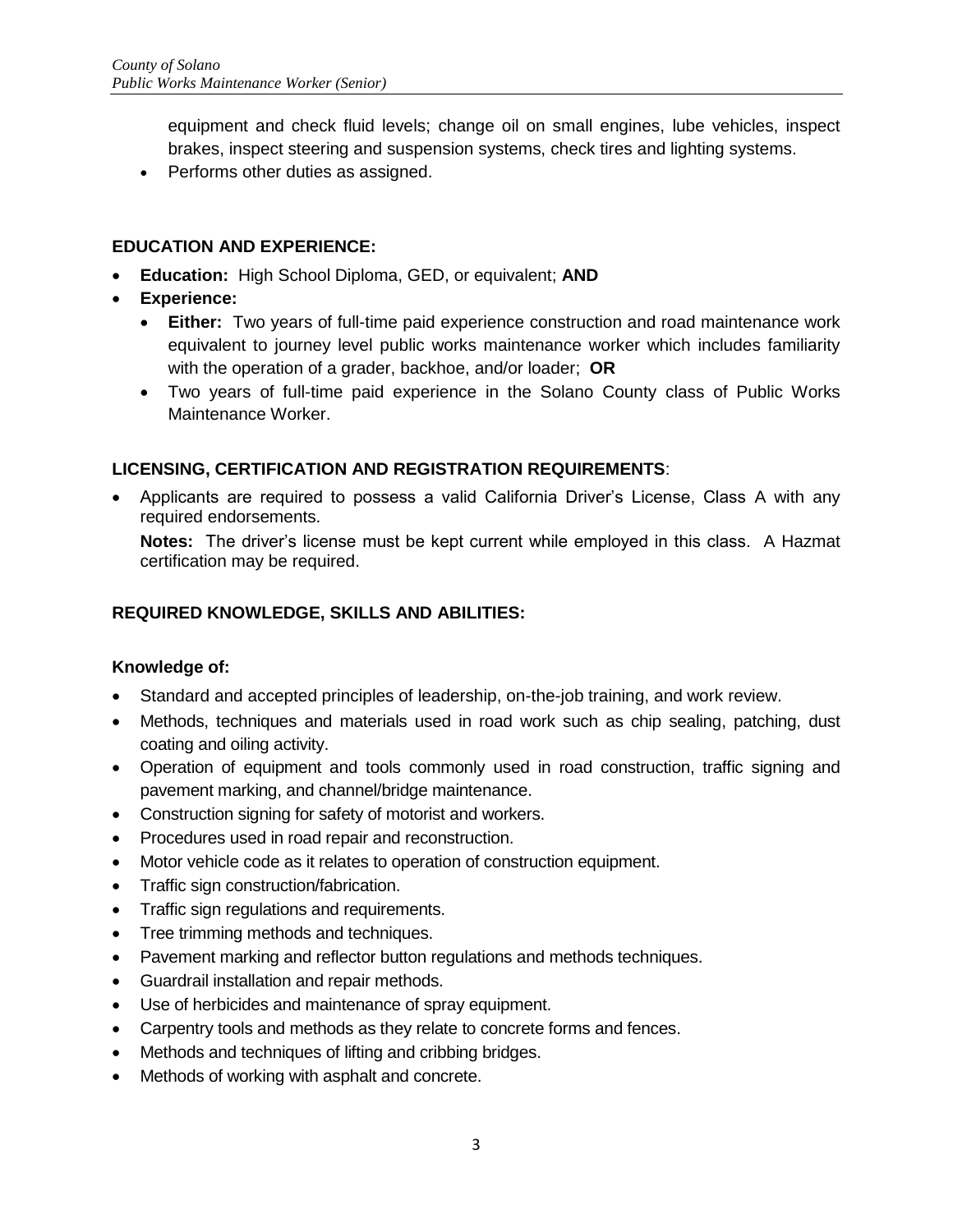- Materials, compaction methods and placement of material for rip rapping, backfill, and run off protection around bridges, channel slopes, and levee slopes.
- Safe work methods around heavy equipment in traffic, canals and streambeds.
- Safe and efficient use of construction equipment and tools.
- Customer service techniques for dealing with customers and the public.
- Basic english composition, spelling, grammar, vocabulary, and punctuation for both written and oral communications.
- Basic mathematics for routine arithmetical calculations.
- Standard office procedures, practices, equipment, personal computers, and software.

#### **Skill and/or Ability to:**

- Distribute work and provide work directions, review work performance and conduct of staff, and provide on-the-job training to staff led.
- Operate a motor grader, backhoe, dump truck, crane and other such power construction equipment.
- Operate a variety of construction equipment in a safe and efficient manner.
- Service and make minor adjustments and repairs to construction equipment.
- Follow and understand verbal and written directions.
- Detect uneven surfaces and level them out.
- Establish and maintain cooperative working relationships.
- Demonstrate tact and diplomacy.
- Work safely around vehicular traffic.
- Proofread and/or edit for errors in spelling, grammar and punctuation on road signs.
- Read and understand highway manuals regarding traffic signing and marking
- Operate hand and power pruning tools, power washers and spray painting and equipment
- Work at heights.
- Make routine arithmetical calculations.
- Determine the center of a roadway.
- Determine proper sign placement and alignment.
- Work around and mix paints, solvents, and glues.
- Weld and construct fences and concrete forms.
- Work with asphalt and concrete.
- Maintain balance in and around streams.
- Communicate information and ideas clearly and concisely, both orally and in writing.
- Work with and speak to various cultural and ethnic individuals and groups in a tactful and effective manner.
- Establish good relationships with the public and internal customers.
- Maintain accurate records and document actions taken.
- Use modern office equipment to include computers and related software applications.
- Operate and maintain a variety of hand and power tools properly and safely.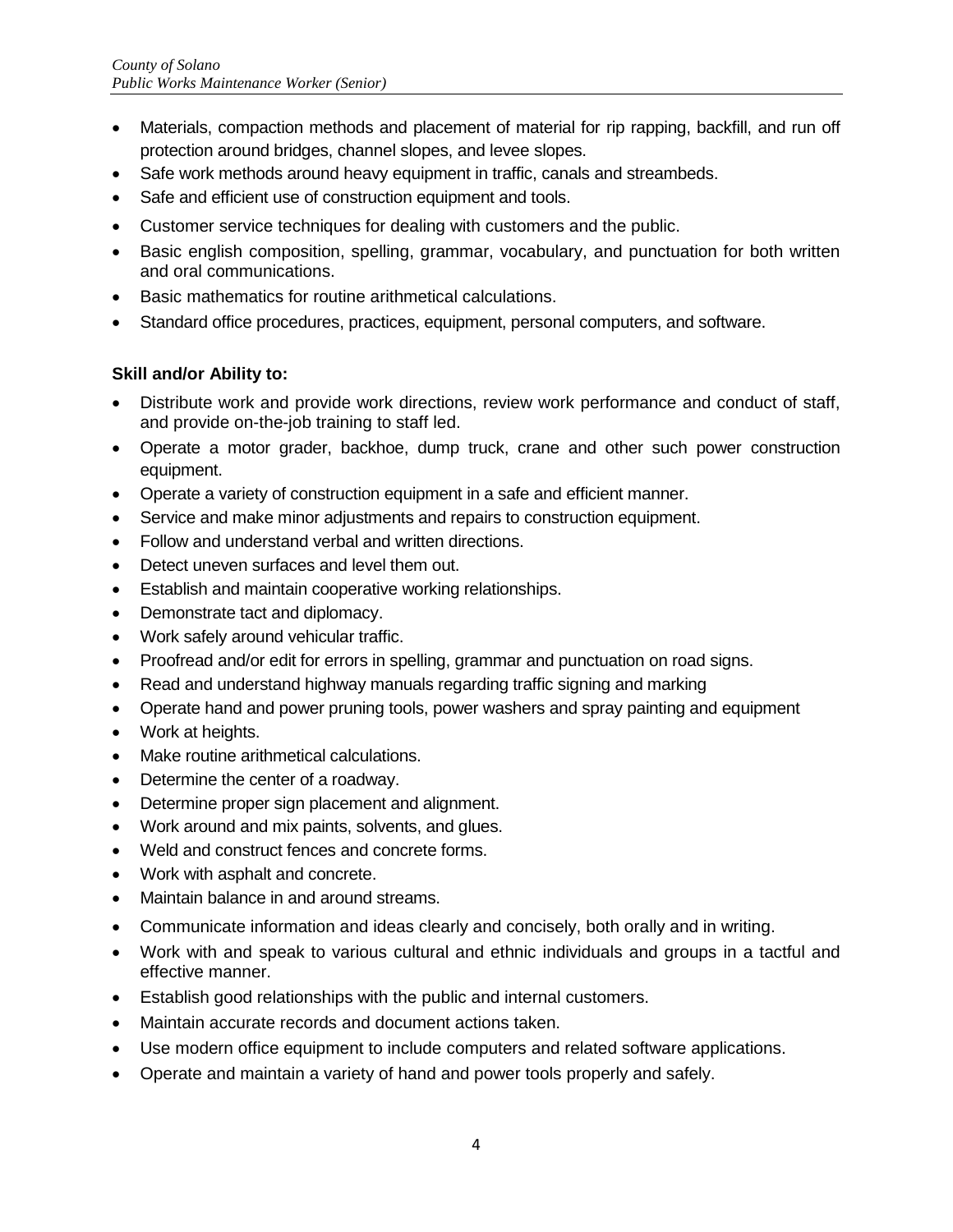#### **PHYSICAL REQUIREMENTS:**

- Mobility and Dexterity: This class typically requires employees to perform the following: (1) balancing, stooping, kneeling, reaching, crawling, fingering, grasping, and repetitive motion; (2) climbing and working safely on ladders and step ladders with a total weight that does not exceed the weight capacity of the ladder or the highest rated capacity of the harnesses and lanyards used for fall; and (3) standing or walking during normal work hours on uneven surfaces.
- Lifting, Carrying, Pushing and Pulling Heavy work: This class typically requires employees to perform the following: exerting up to 100 pounds of force occasionally with assistance, and/or up to 50 pounds of force frequently, and /or up to 20 pounds of force constantly to move objects.
- Vision: This class requires employees to have close visual acuity, with or without correction, to prepare and analyze data and figures, view a computer terminal, read, and to distinguish between normal and off shade colors and to read gauges and meters in dimly lighted areas etc. Employees are also required to have depth perception and good eye-to-hand coordination in order to operate a motor vehicle and to operate a variety of hand and power tools.
- Hearing/Talking: This class requires employees to perceive the nature of sounds at normal speaking levels with or without correction, and have the ability to receive detailed information through oral communication. Employees in this class are also required to be able to communicate to express or exchange ideas. Detailed or important instructions must occasionally be conveyed to others accurately, loudly, and/or quickly.
- Other: This class typically requires employees to have sufficient sense of smell, and touch to observe equipment functions for normal and abnormal occurrences.

#### **WORKING CONDITIONS:**

- Outdoor Work: Employees in this class will often be working outdoors and thus may be subject to exposure to intense noises, fumes, odors, pollens, dust, inadequate lighting, and to unpleasant field conditions including rainy, windy, cold, or hot weather; may be exposed to e.g. insects, rodents, snakes, bees, wasps, spiders, ants, etc. employees may work in high water streams, rivers and channels; employees may be required to work with hot paving materials;
- Work in an Industrial Area: Employees in this class will often be working in an industrial area and thus will be subject to exposure to moving mechanical parts, electrical currents, toxic agents, fuel, oil, gases, smoke, fumes, odors, dust, and vibrations. Employees may be subject to injuries when working with hand and power tools and equipment.
- Traffic Hazards: Employees in this class will be required to operate a vehicle and thus may be subject to traffic hazards while driving.
- Working at Heights: Employees in this class may be required to work at heights 50-75 feet above the ground on equipment and structures.

#### **OTHER REQUIREMENTS:**

 Background Checks, Reference Checks and Physicals: The County will conduct a background check, a reference check and a physical on candidates prior to appointment to a position within this class.